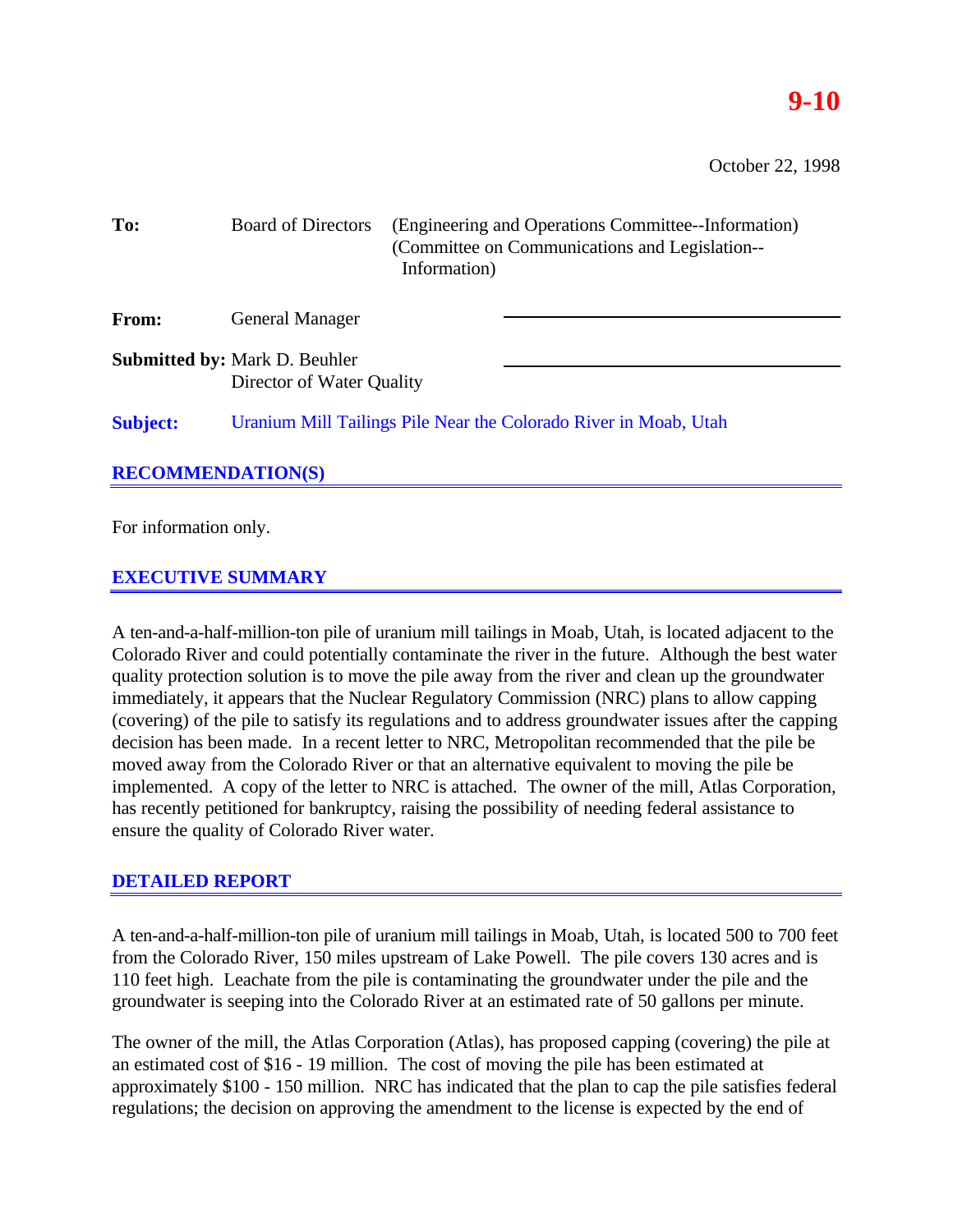March 1999. Even with the cap, the latest estimates by Oak Ridge National Laboratory indicate that groundwater would continue to seep into the river at a rate of 3.7 gallons per minute.

In March 1996, Metropolitan commented to NRC on the draft environmental impact statement and draft technical evaluation report. The comments stated that Metropolitan strongly believes that protection of water supplies is critical to ensure safe drinking water to millions of downstream consumers. Therefore, any actions that degrade source water quality are not condoned and every effort should be made to remove or prevent any contamination of the Colorado River. In September 1998, Metropolitan commented on the final technical evaluation report. Metropolitan recommended that the pile be moved (or an equivalent alternative be implemented), the contaminated groundwater be intercepted and treated, and the level of water quality monitoring in the Colorado River be increased. Metropolitan also stated that a feasibility study may need to be conducted to examine the possible relocation.

Consumers of Colorado River water in Southern California and Mexico have expressed concern related to the tailings pile. In addition, the US Environmental Protection Agency (EPA) is in the process of reviewing current radionuclide maximum contaminant levels, and these levels may become more stringent in the future. Uranium is a known kidney toxicant and considered by EPA to be a Class A (proven) human carcinogen.

Atlas has recently filed a petition for bankruptcy (Chapter 11 of Title 11 of the United States Code). The company intends to complete a third party remediation agreement for the closure and final reclamation of the Moab mill site, including the tailings pile. Additional federal assistance may be needed to cap the pile; and definitely would be needed if the pile were relocated. Consequently, Metropolitan may need to support matched federal and state funding for the removal and remediation of the impacts of the pile to a better-suited location. Staff are now developing plans to pursue such funding. Metropolitan will also continue to recommend that the uranium pile be moved away from the Colorado River and will comment accordingly in the proceedings on this issue.

SEB/cs

# **Attachment 9-10A**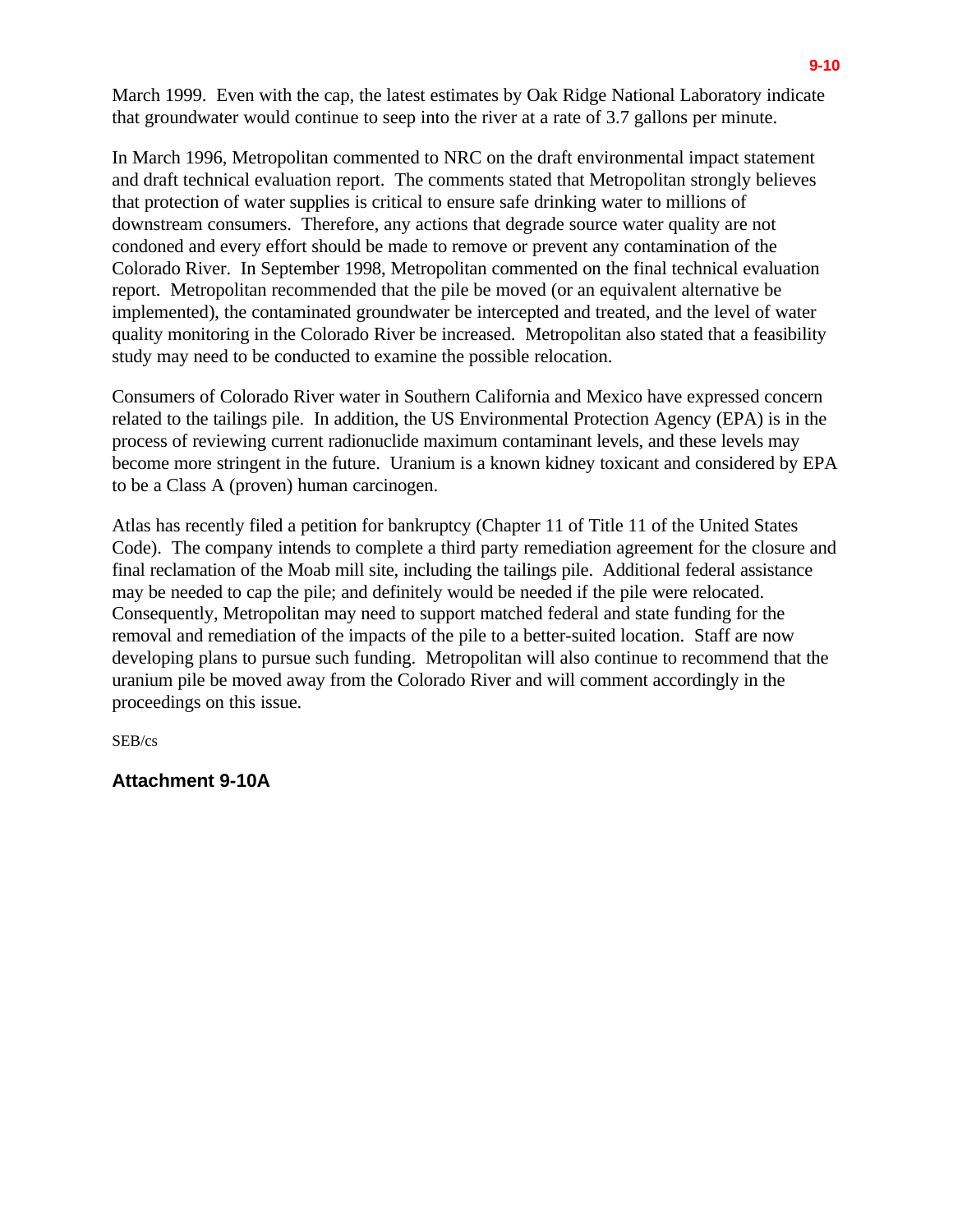## **Attachment 9-10A**

September 23, 1998

Mr. Joseph J. Holonich Uranium Recovery Branch Reply to: 700 Moreno Avenue Division of Waste Management La Verne, CA 91750 Office of Nuclear Material Safety and Safeguards Mail Stop TWFN 7J-9 United States Nuclear Regulatory Commission Washington, DC 20555

Dear Mr. Holonich:

Comments on Final Technical Evaluation Report on Atlas Corporation's Uranium Mill Tailings Pile near Moab, Utah

Thank you for sending the Metropolitan Water District of Southern California (Metropolitan) the Final Technical Evaluation Report for the Proposed Revised Reclamation Plan for the Atlas Corporation Moab Mill (Final TER), subsequent correspondence, and other documents relevant to the activities concerning the proposed capping of the Atlas Corporation uranium mill tailings pile near Moab, Utah. In this letter, Metropolitan addresses concerns from a water utility perspective that have not been answered by the Nuclear Regulatory Commission (NRC).

## **Background**

Metropolitan delivers supplemental treated and raw water to 27 member public agencies within its 5,200-square-mile service area in southern California. These agencies in turn provide wholesale or retail water to approximately 16 million people residing within about 240 cities and unincorporated areas. Metropolitan currently provides approximately 60 percent of the drinking water used in its service area, which covers portions of Ventura, Los Angeles, Orange, Riverside, San Diego, and San Bernardino counties. Metropolitan receives imported water from two sources: the State Water Project (SWP) through the California Aqueduct, and the Colorado River through the Colorado River Aqueduct.

Water delivered to Metropolitan's member agencies is used for potable supplies or utilized for groundwater recharge. Protecting our source water quality is a primary concern so that the delivery of adequate supplies of high quality water can be assured.

## **Concerns**

Metropolitan is concerned that over 20 million people who drink treated Colorado River water downstream of the Atlas Corporation facility, now and in the future, are being and will be exposed to unnecessary levels of radioactivity from uranium and other known and unknown contaminants that are presently in the pile, leachate, groundwater, and groundwater seepage into the river. There is no information on the long-term history of covers such as that proposed, and the sampling continues to be inadequate (i.e., limited or nonexistent depth, cross sectional and plug flow samples) in the vicinity of the pile. Furthermore, the cumulative human health effects of continuing contamination of the river is unknown.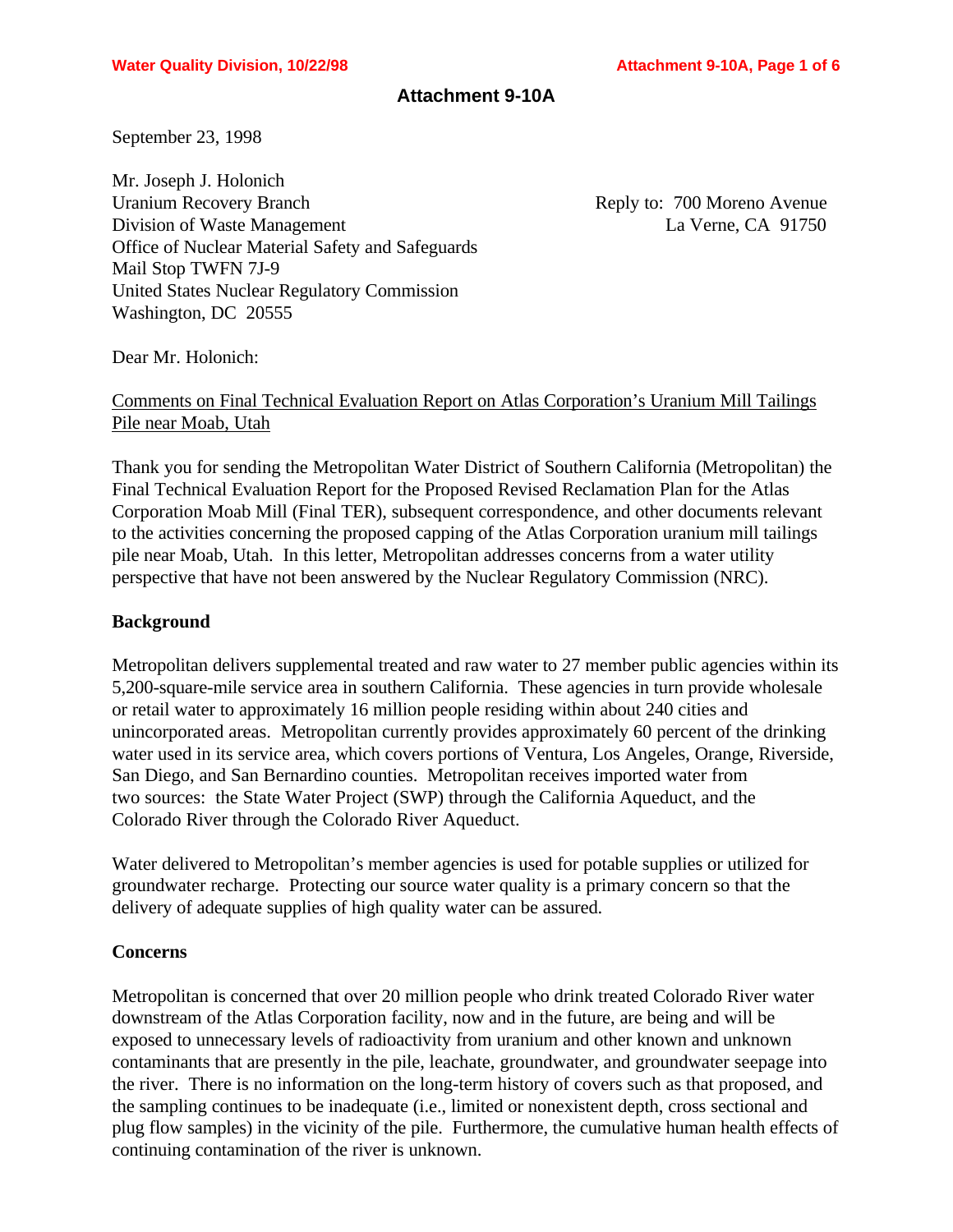#### **Water Quality Division, 10/22/98 Attachment 9-10A, Page 2 of 6**

**Cover Information—**The Final TER is not clear as to whether the existing pile is to be sufficiently reconfigured and compacted. The Final TER lacks information regarding compaction (or even if it is being contemplated) and placement of the cover. There may not be sufficient precedence in terms of successful applications of this type of a cover or a long enough historical record to permit anyone to assess whether or not such a cover would last for 200 to 1,000 years without significant maintenance.

**Representative Water Quality Sampling—**The data for contaminants in the river provided by NRC may not provide an accurate picture of the actual concentrations in the river if there are flaws in the sampling procedure or there exist spatial and temporal variations in constituents. There is no indication in the Final TER if a study was done to determine if constituents such as uranium or thorium 230 were conservative (i.e., do not react with constituents in the water or with the bottom and sides of the river). Although recent data were collected since the Final TER was published, the extent of the measurable influence of the uranium in the river was not determined in locations downstream of the pile.

The Colorado River at the Atlas Corporation Moab Mill site is wide with a large cross-section of flow. From the Final TER (p. 4-12), at a flow of 4,000 cfs the calculated cross-sectional area is 1,594 square feet  $(tf<sup>2</sup>)$ . If the cross-sectional shape were a rectangle, the depth would be about 15 feet for a bottom width of 100 feet. There is no data or information provided to indicate if the sampling points were representative of the cross-sections or depths of the river (spatially representative). It appears that grab samples may have been taken at the surface of the Colorado River with little or no sampling done at lower depths in the river, except for the most recent sampling (which was a one-time only sampling).

It is not known if samples were taken to follow a plug of water down the Colorado River, taking into account the flow velocities in the river at the times the samples were taken. There is no information offered to indicate the temporal (time) variation of concentrations of constituents in the Colorado River for a specific sampling location. For example, it is possible that radium 226 varies hourly or minute-to-minute at a given sampling site, but the sampling may have been done hours apart or at random times during the same day. If the temporal variation is very high, these variations would likely swamp the impact of the contribution of the contaminated groundwater on the Colorado River.

**Groundwater Contamination—**There is no provision in the Final TER to deal with groundwater contaminated by the existing pile or other sources in the Atlas Corporation facilities (e.g., a former ore storage pad). It is not certain that groundwater cleanup would take place for many years. Because of the lack of representative samples and the unknown nature of the contaminants' cumulative human health effects, the groundwater should be intercepted to stop the contaminated water from entering the river. A collect-and-treat operation should be initiated immediately.

**Water Quality Standards—**Table 5-9 of the Final TER contains groundwater water quality standards for the Atlas Corporation monitoring program for monitoring wells that are being used to monitor the quality of the contaminated groundwater impacted by the tailings pile. It should be noted that the gross alpha compliance limit of 33 pCi/L shown in Table 5-9 is higher than the California Department of Health Services (CDHS) Title 22 maximum contaminant level (MCL) of 15 pCi/L. It is unclear if this value includes counting error. In California, counting error is part of the 15 pCi/L MCL. In Utah, it appears not to be included in the standard or reported values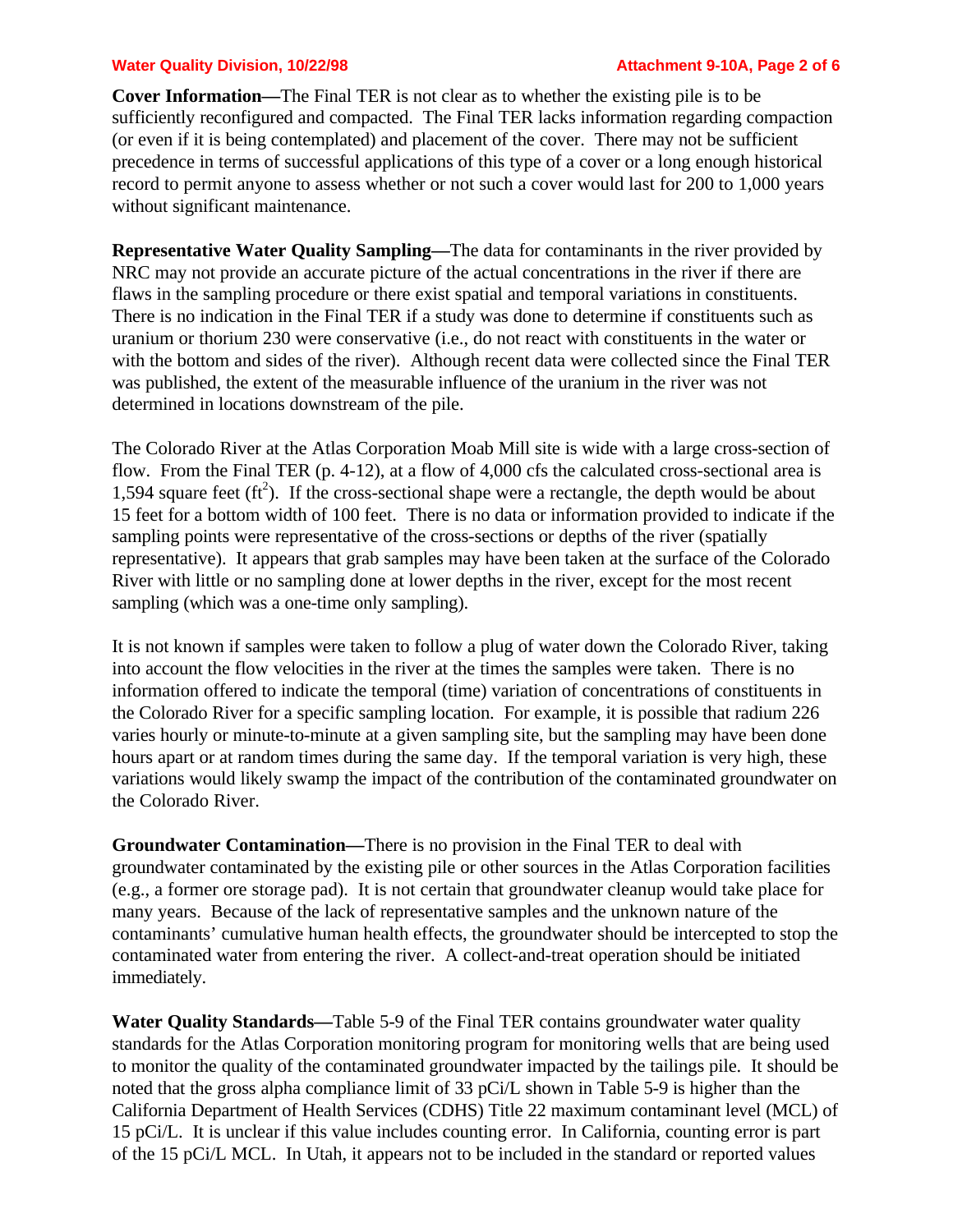#### **Water Quality Division, 10/22/98 Attachment 9-10A, Page 3 of 6**

unless specially requested. The compliance limit for chromium in Table 5-9 at 0.08 mg/L is higher than the Title 22 MCL of 0.05 mg/L. Finally, the compliance limit in Table 5-9 for uranium is shown as 4.0 mg/L compared to the Title 22 MCL of 20 pCi/L. All radionuclide concentrations in Table 5-9 should be expressed in pCi/L.

**California Department of Health Services' Assessment—**Metropolitan received a letter from CDHS in response to Metropolitan's request for CDHS' assessment of the situation. The letter in part states that ". . .the treatment of hazardous wastes by isolation and capping is an accepted means of handling hazardous material, even though it is not without controversy. However, other projects with which we are familiar seek to protect drinking water sources from environmental contamination. They do not use drinking water sources as means to remove environmental contaminants from the site, or to dilute them in case of an accidental release. We believe that the goals of source water protection for drinking water supplies would be better served by relocating the Atlas uranium tailings pile. . ."

### **Recommendation**

Without delaying the mitigation of the groundwater contamination to the Colorado River, Metropolitan recommends that the pile be moved away from the Colorado River (or implement an alternative equivalent to moving the pile). A comprehensive monitoring program in the Colorado River above and below the pile, taking spatial and temporal variations into consideration, should be implemented immediately. The financial surety should be increased to ensure sufficient funds to maintain a long-term surveillance monitoring program. A feasibility study may need to be conducted on moving the uranium tailings pile to a better suited location. The feasibility study should focus on how the pile will be moved, possible contamination of the Colorado River as a result of the move, and the environmental impacts on the new site. Costs of relocating the uranium tailings pile should be secondary to protecting the water quality in the Colorado River and mitigating the impacts subsequent to moving the material.

#### **Conclusions**

As long as the pile is next to the river, there will be a negative public perception of the quality of the water used for drinking by over 20 million people in Arizona, Nevada, and California. We do not know what other chemicals in the pile may cause a problem in the future, and we do not know what future changes may negatively impact water quality. For example, contaminated groundwater may start moving faster as a result of some geological change, the cap (if allowed to be implemented) may crack or fail through subsidence or differential settlement of the tailings pile underneath, or the river may move closer to the pile. For these reasons, it is prudent to move the pile (or develop an alternative equivalent to moving the pile), intercept the groundwater before it reaches the river and increase the level of water quality monitoring of the river.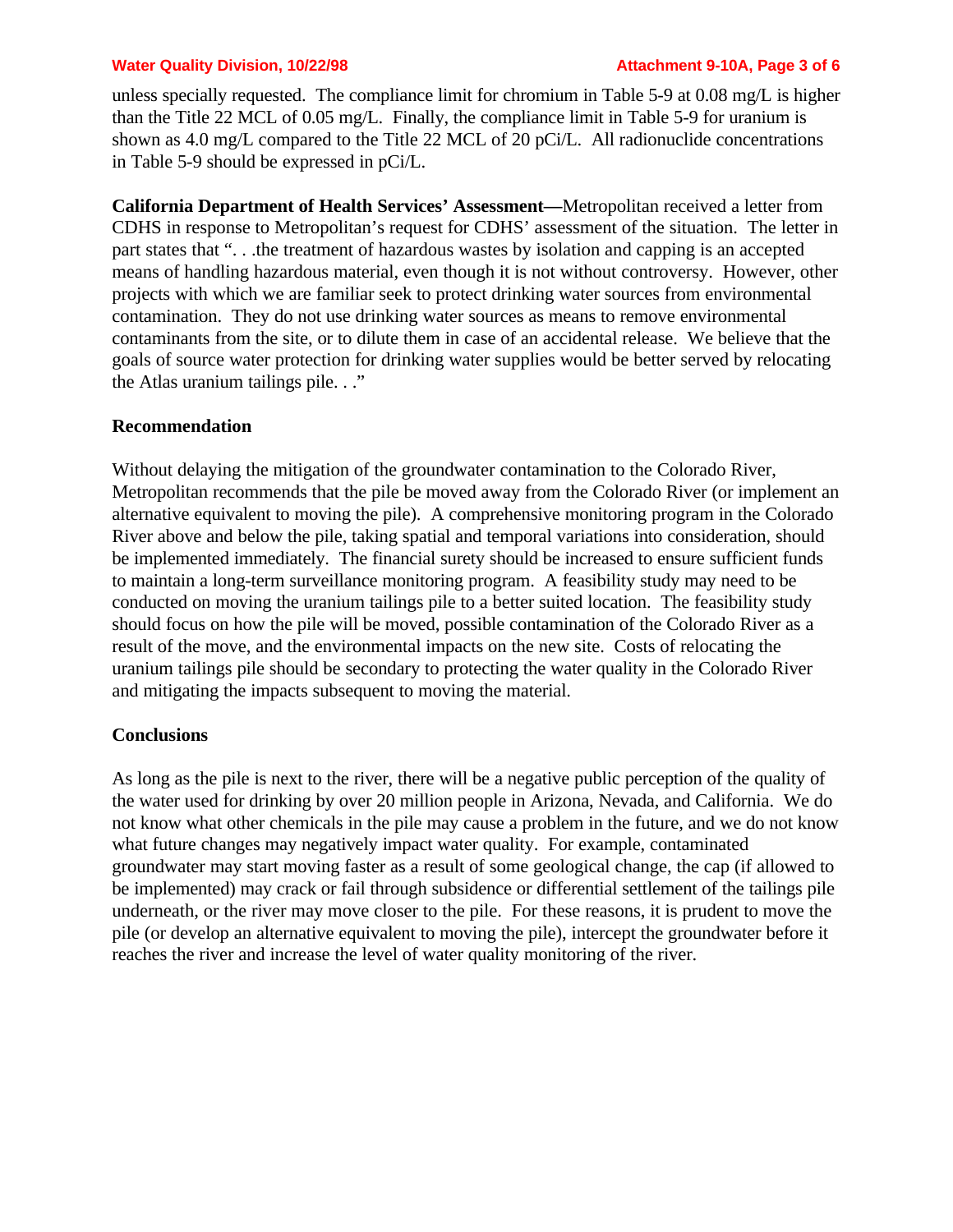#### **Water Quality Division, 10/22/98 Attachment 9-10A, Page 4 of 6**

If you have any questions or comments, please call Mr. Mark Beuhler, Director of Water Quality, at (213) 217-6647.

Very truly yours,

John R. Wodraska General Manager SEB:smh h:\letter\moab98.doc

cc: Dr. David Spath, Chief California Department of Health Services Division of Drinking Water and Environmental Management 601 North  $7<sup>th</sup>$  Street Post Office Box 942732 Sacramento, California 94234-7320

> Ms. Doris Bloom U.S. Environmental Protection Agency Region IX Office of Ground Water and Drinking Water 75 Hawthorne Street (W-6-3) San Francisco, California 94105-3901

Mr. J. Charles Fox Acting Administrator U.S. Environmental Protection Agency Office of Water 401 M Street, S. W. Washington, DC 20460

Mr. Jack W. McGraw Acting Regional Administrator U.S. Environmental Protection Agency Region VIII 999  $18<sup>th</sup>$  Street Denver, Colorado 80202-1803

Mr. Timothy F. Kacerek, P. E. Water Control Manager Central Arizona Water Conservation District 23636 North  $7<sup>th</sup>$  Street Phoenix, Arizona 85024

Mr. Ronald E. Zegers Southern Nevada Water System 243 Lakeshore Road Boulder City, Nevada 89005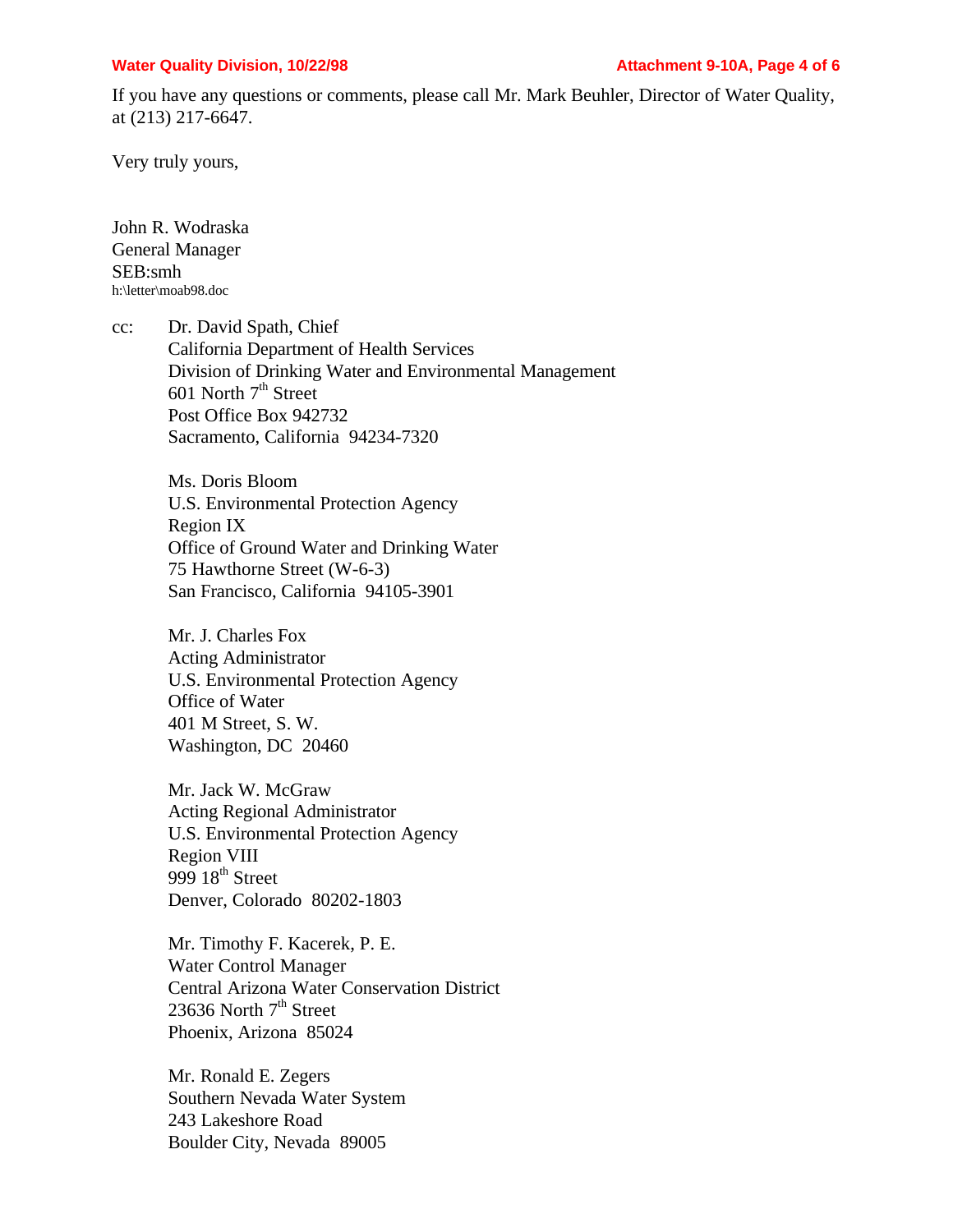#### **Water Quality Division, 10/22/98 Attachment 9-10A, Page 5 of 6**

Mr. Michael Johnson Principal Hydrologist SNWA Resources Department Southern Nevada Water Authority 1001 South Valley View Boulevard Las Vegas, Nevada 89153

Mr. Robert Purdue California Regional Water Quality Control Board Colorado River Basin (#7) 73-271 Highway 111, Suite 21 Palm Desert, California 92260

Mr. David Preece Southern California Association of Governments 818 W.  $7<sup>th</sup>$  Street,  $12<sup>th</sup>$  Floor Los Angeles, California 90017

Mr. William Howell Executive Director Southeastern Utah Association of Local Governments 375 South Carbon Avenue Post Office Drawer 1106 Price, Utah 84501

Mr. William J. Sinclair, Director State of Utah Department of Environmental Quality Division of Radiation Control 168 North 1950 West Post Office Box 144850 Salt Lake City, Utah 84114-4850

Mr. Michael Reichert State of Utah Division of Water Quality Department of Environmental Quality 288 North 1460 West Post Office Box 144870 Salt Lake City, Utah 84114-4870

Mr. Gerald R. Zimmerman Executive Director Colorado River Board of California 770 Fairmont Avenue, Suite 100 Glendale, California 91203-1035